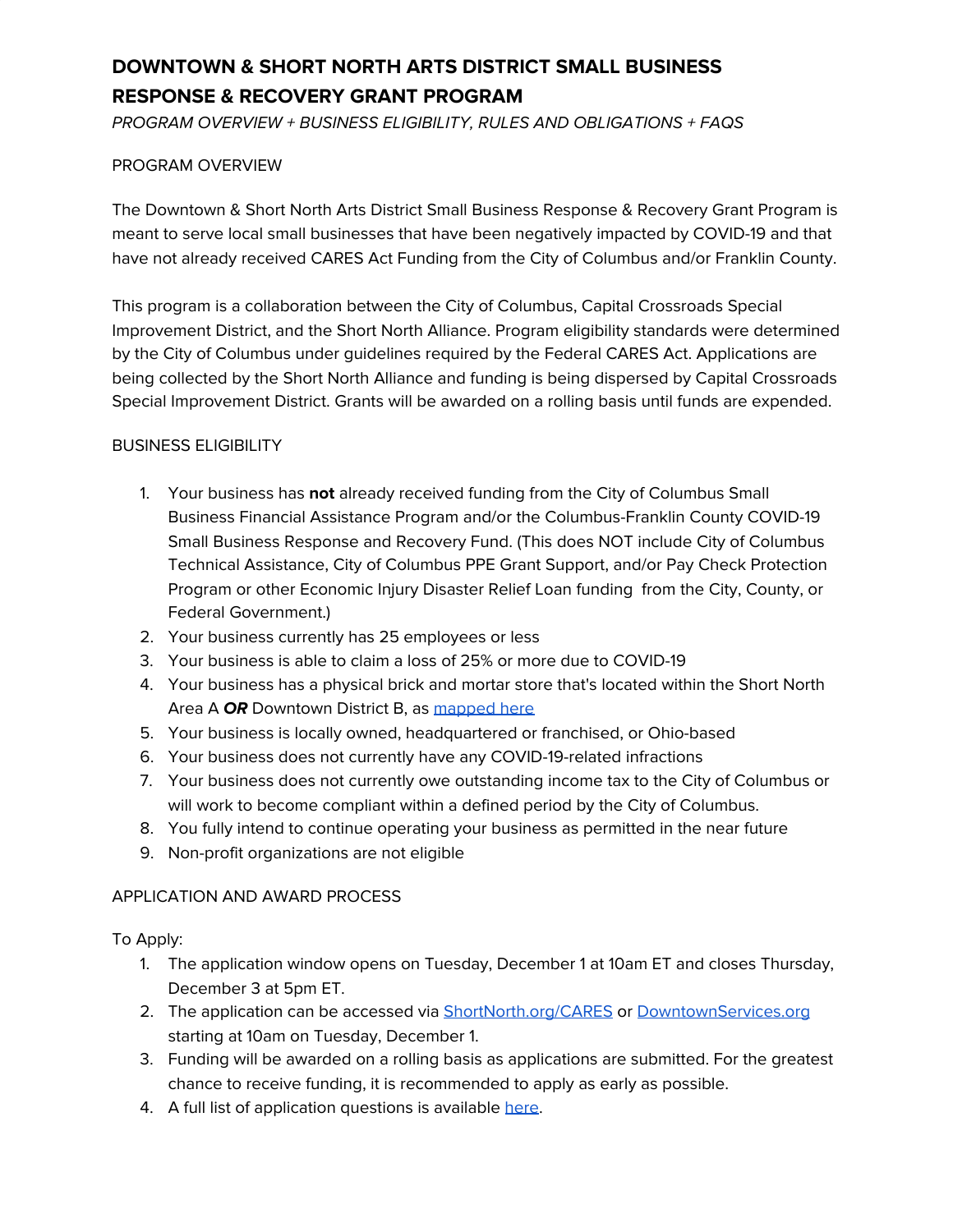# **DOWNTOWN & SHORT NORTH ARTS DISTRICT SMALL BUSINESS RESPONSE & RECOVERY GRANT PROGRAM**

PROGRAM OVERVIEW + BUSINESS ELIGIBILITY, RULES AND OBLIGATIONS + FAQS

Award Process:

- 1. Eligibility does not guarantee funding and other factors submitted by each applicant may be used to determine an award of funding.
- 2. Funding will be awarded on a rolling basis as applications are submitted. For the greatest chance to receive funding, it is recommended to apply as early as possible.
- 3. The City of Columbus is allocating \$1 million each to Short North area businesses and Downtown District businesses. Short North businesses will not be "competing" against Downtown District businesses for available funds, and vice versa. Should either area have funds remaining after all eligible awards have been distributed, they will reallocate funds to the other area.
- 4. Upon Award Notification, businesses will have the opportunity to accept or decline the award. Businesses will also be provided with instructions on how to pick up their check on Friday, December 11.

### BUSINESS OBLIGATIONS

- 1. In the event that your business is awarded funding and you accept, you must pick up your check in person on Friday, December 11, between 10 a.m. to 3 p.m. ET. If you do not pick up your check during this window, you will forfeit your awarded funds.
- 2. In order to pick up your check, you will have to provide an up-to-date  $W-9$  and sign a [legal](https://shortnorth.org/wp-content/uploads/2020/12/Downtown-Short-North-Arts-District-Small-Business-Response-Recovery-Grant-Program_Affidavit.pdf) [affidavit](https://shortnorth.org/wp-content/uploads/2020/12/Downtown-Short-North-Arts-District-Small-Business-Response-Recovery-Grant-Program_Affidavit.pdf) confirming the business claims and information that were submitted in your application are accurate.
- 3. Funding must be used for business-related expenses.
- 4. By applying for CARES Act Funding for Short North Area & Downtown District Businesses, the applicant certifies that they are the agent on behalf of the business who can commit that the information provided and claims made above are accurate.

## **FAQS**

Q: What if I'm not sure that my business meets the eligibility criteria? A: We recommend that you apply anyway for review.

Q: What if I'm not sure how to answer one of the questions regarding eligibility criteria? A: Answer all questions to the best of your knowledge. Your application and eligibility will be reviewed and the appropriate party will reach out with any questions if necessary.

Q: I have received Technical Assistance funding or Personal Protection Equipment (PPE) funding from the City of Columbus and/or a Economic Injury Disaster Loan (EIDL) or Paycheck Protection Program Loan (PPP) from the federal government. Am I still eligible? A: Yes